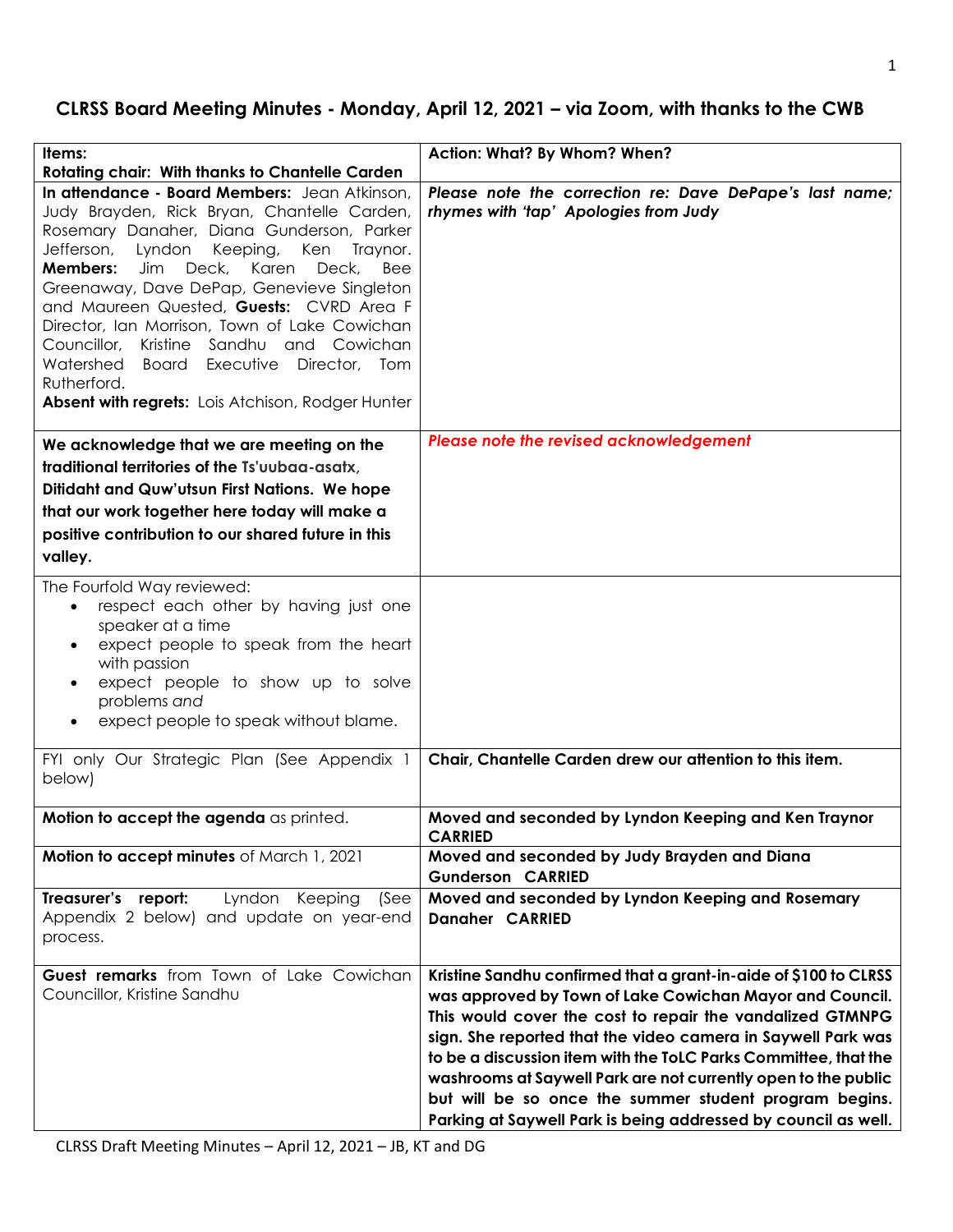|                                                      | Rosemary Danaher agreed to write a note of thanks to the ToLC<br>for the grant on behalf of the CLRSS.                 |
|------------------------------------------------------|------------------------------------------------------------------------------------------------------------------------|
|                                                      | Ken Traynor agreed to request delegation status at the May                                                             |
|                                                      | Parks Committee meeting to update the Council on our work                                                              |
|                                                      | and to launch the idea of an educational centre being                                                                  |
|                                                      | developed to engage members of the community and visitors                                                              |
|                                                      | to the valley about the watershed, weir and lake and river                                                             |
|                                                      | Further to this meeting, Ken Traynor has<br>stewardship.                                                               |
|                                                      | confirmed that he will be attending the May 18th Parks                                                                 |
|                                                      | <b>Committee meeting.</b>                                                                                              |
| Presentation: Leroy Van Wieren, Project Manager      | Leroy presented and excellent PowerPoint and discussion was                                                            |
| - CVRD Weir and Natural Boundary Survey (20          | lively. The two options of a walkway and investing in a cold-                                                          |
| minutes)                                             | water return mechanism were discussed. Cost will be known                                                              |
|                                                      |                                                                                                                        |
| Change of format to allow our guest to witness this  | very soon. The project is on time and on budget.<br>Ken Traynor and Dave DePape will be attending the CWB              |
| discussion:                                          | Water Connections working group at its April 30 <sup>th</sup> meeting. He                                              |
|                                                      | will report back to the Board regarding conversations on this                                                          |
| Watershed Education Centre at the New Weir -         | aspect of the development of the weir. See note above re:                                                              |
| Ken Traynor                                          | ToLC and the Parks Committee delegation status by CLRSS.                                                               |
|                                                      |                                                                                                                        |
| Correspondence: For discussion - Ken Traynor         |                                                                                                                        |
|                                                      | 1. March 3, 2021, Toronto, ON                                                                                          |
| 1. FYI Only                                          | The Eastern Vancouver Island ecoregion stretches along the                                                             |
| From: Nature Conservancy of Canada - Unique          | eastern slopes of the Vancouver Island mountain range to the                                                           |
| study pinpoints key places to stem biodiversity      | Pacific Ocean. Major urban areas include Victoria, Nanaimo,                                                            |
| loss in Canada's south                               | <b>Campbell River and Courtenay. The Eastern Vancouver Island</b>                                                      |
|                                                      | ecoregion has a very high richness of species of conservation                                                          |
|                                                      | concern. There are over 55 national species at risk in the<br>ecoregion, including Oregon vesper sparrow, dense-flower |
|                                                      | lupine, Edwards' beach moth and common sharp-tailed                                                                    |
|                                                      | snake. The Eastern Vancouver Island ecoregion is important                                                             |
|                                                      | for national and global biodiversity. There are significant                                                            |
|                                                      | opportunities in this ecoregion to conserve and restore                                                                |
|                                                      | habitats for species at risk, migratory birds and marine wildlife.                                                     |
|                                                      | The forests are characterized by Douglas-fir, western hemlock                                                          |
|                                                      | and grand fir, with scattered examples of globally rare Garry                                                          |
|                                                      | oak ecosystems. The region supports more biological diversity                                                          |
|                                                      | than anywhere else in the province. It contains many of BC's                                                           |
|                                                      | most significant estuaries.                                                                                            |
| 2. FYI Only                                          | 2. Ken Traynor will be in contact with Chelsea Power and will                                                          |
| Chelsea Power                                        | update the Board as needed.                                                                                            |
| Email: chelsea.y.b.power@gmail.com                   |                                                                                                                        |
| Phone: 7785333249                                    |                                                                                                                        |
| Subject: Bald mountain wetland loop project          |                                                                                                                        |
| Message: Hello, I am a volunteer with the Invasive   |                                                                                                                        |
| Species Council of BC looking into starting an       |                                                                                                                        |
| invasive species removal at the wetland loop and     |                                                                                                                        |
| trail of the Bald mountain peninsula. I recently saw |                                                                                                                        |
| a poster at Spring Beach about the restoration       |                                                                                                                        |
| work the Cowichan Lake stewards are doing            |                                                                                                                        |
| there and thought it would be good to connect!       |                                                                                                                        |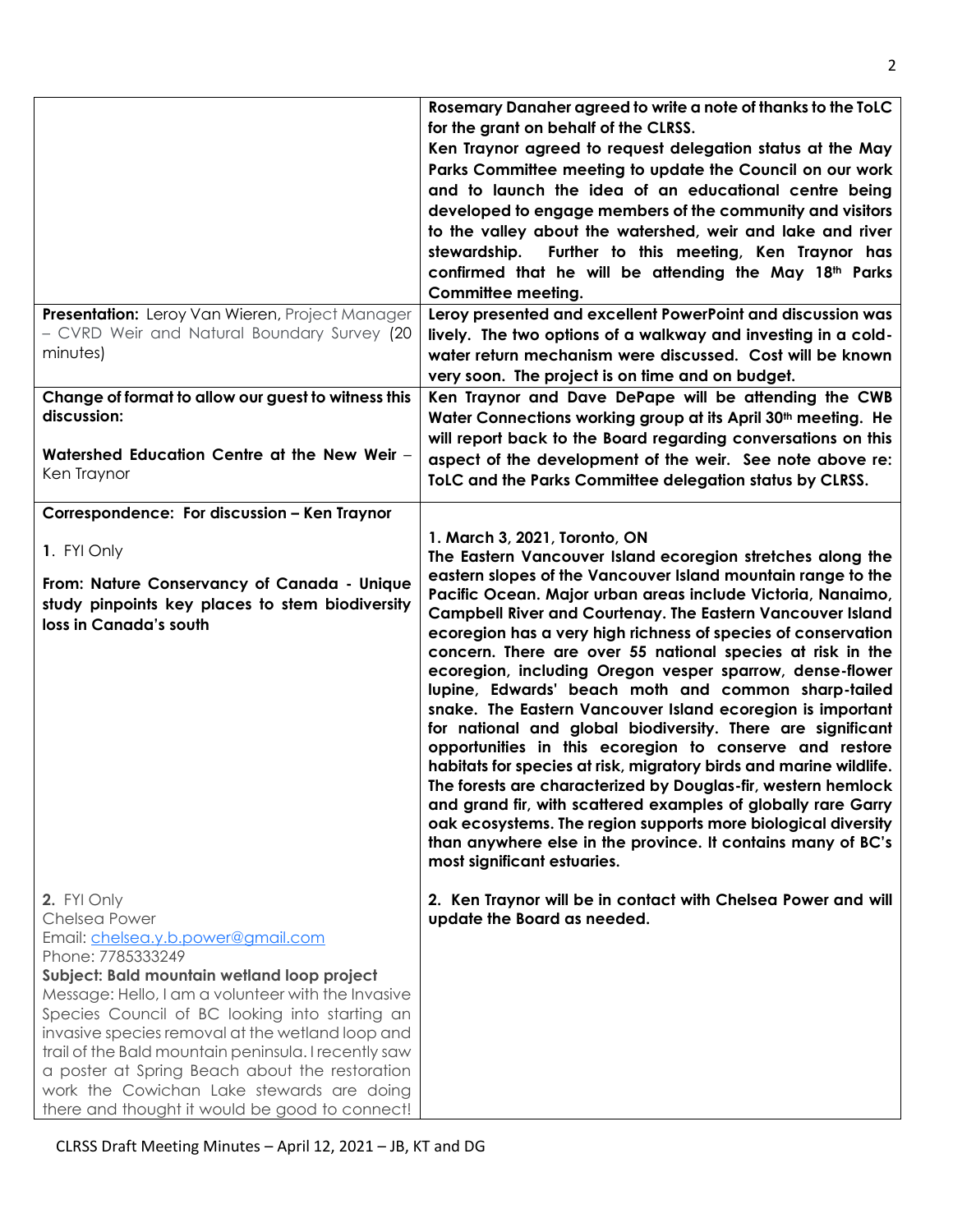| Looking forward to hearing from you. Best,<br>Chelsea                                    |                                                                                                                                                                                                                                                                                                                                                                                                   |
|------------------------------------------------------------------------------------------|---------------------------------------------------------------------------------------------------------------------------------------------------------------------------------------------------------------------------------------------------------------------------------------------------------------------------------------------------------------------------------------------------|
| 3. FYI only: Letter of Thanks (See Appendix 3<br>below) FYI only. Not a discussion item. |                                                                                                                                                                                                                                                                                                                                                                                                   |
| Business Arising from the Minutes and Written<br>Reports:                                |                                                                                                                                                                                                                                                                                                                                                                                                   |
| 1. Land clearing on the corner of Cowichan Lake<br>Road and Highway 18 in the ToLC.      | 1. There has been no further progress on the this long running<br>concern. Ken Traynor will report as necessary.                                                                                                                                                                                                                                                                                  |
| 2. The Riparian information signs currently in<br>Saywell Park.                          | 2. Parker Jefferson reported that the Saywell Park Riparian<br>Plants signage can be upgraded at little cost as the original<br>alupanel signs can be resurfaced and Leon Signs has retained<br>the original files. He will discuss changes to the content with<br>Genevieve Singleton asap and proceed to have the signs<br>redone. The ToLC will be asked to remove and reinstall the<br>signs. |
| 3. Trailor park on Sutton Creek and riparian<br>education.                               | 3. Ken Traynor reported that when a meeting is arranged with<br>the Sutton Creek Owners Association, he will advise the Board.<br>Genevieve Singleton offered for she and Joy Wade to conduct<br>a fun and educational session on the lamprey work.                                                                                                                                               |
| 4. Shaw Creek – Genevieve Singleton and others                                           | 4. Genevieve Singleton had nothing to report at this time about<br>the Shaw Creek initiative.                                                                                                                                                                                                                                                                                                     |
| Improving Formal Communications with<br>5.<br>Representatives of the Local Government    | 5. Judy Brayden moved and Diana Gunderson seconded that<br>CLRSS accept this as practice for all future communications.<br><b>CARRIED.</b>                                                                                                                                                                                                                                                        |
|                                                                                          | When we have written a formal communication (hard copy<br>letters, emails or attachments) to a member of local<br>government, we first send a copy to Ken or a designate from<br>the Executive, so that the executive is aware of the<br>communication and so that it can become part of CLRSS<br>records.                                                                                        |
|                                                                                          | When sending or in the case of a hand-written letter, delivering<br>or mailing, we agree to carbon copy (cc) the CEO and all<br>board members of the particular group, as well as the<br>president of CLRSS.                                                                                                                                                                                      |
| 1. Leads conversation and updates as needed:                                             |                                                                                                                                                                                                                                                                                                                                                                                                   |
| a. Gerald Thom Memorial Native Plant Garden                                              | Lois Atchison and Rosemary Danaher reported that the<br>а.<br>garden is beginning it springtime look. A new directional sign                                                                                                                                                                                                                                                                      |
| <b>b.</b> Monthly Meetings rotating chair                                                | will be installed soon.                                                                                                                                                                                                                                                                                                                                                                           |
|                                                                                          | Judy Brayden has confirmed that Ken Traynor will chair<br>b.<br>the May meeting.                                                                                                                                                                                                                                                                                                                  |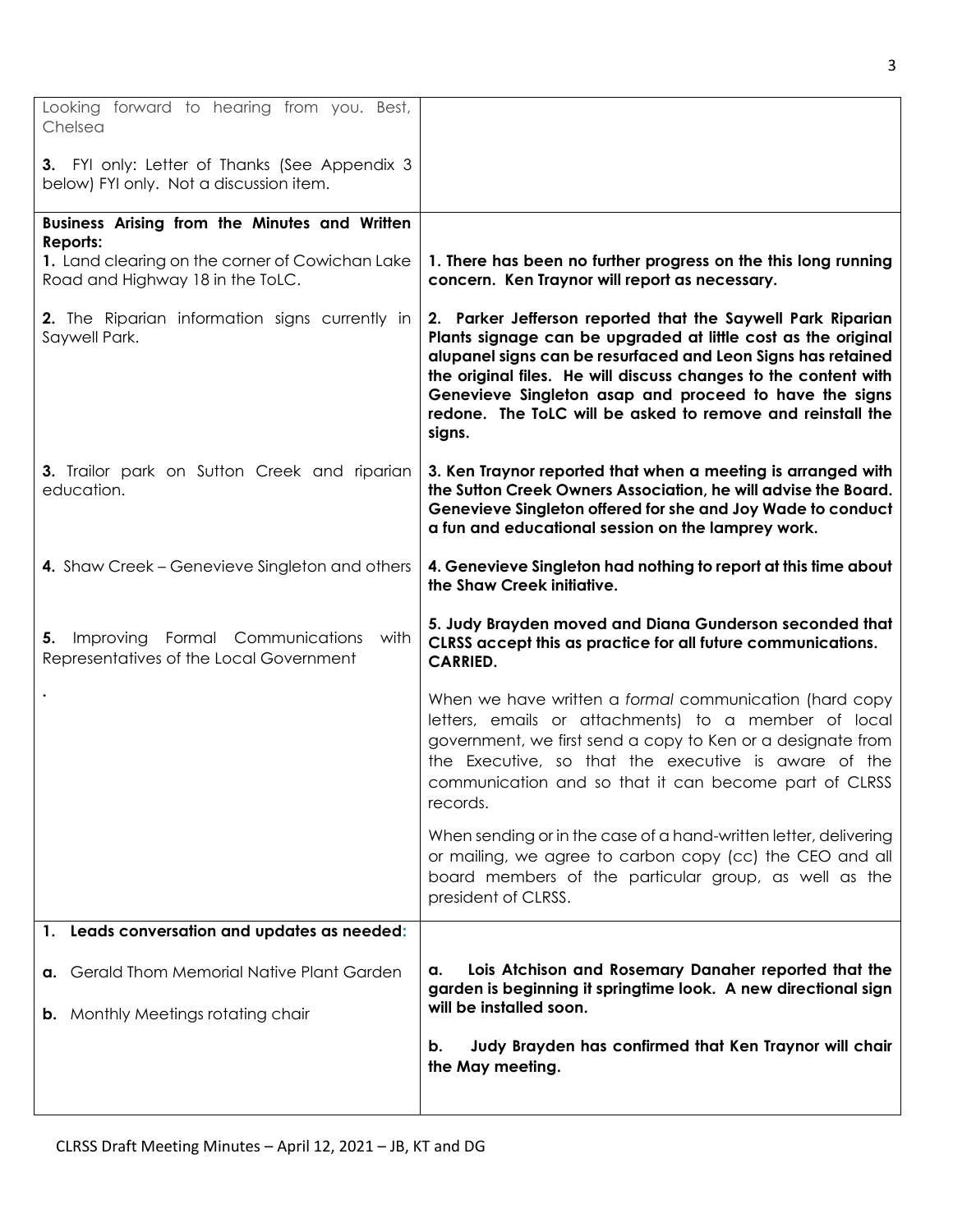|    | c. Discussion - Membership - Maureen Quested<br>(See Appendix 4 below)                                               | c. Maureen Quested appreciated that the Board members<br>would step up and begin the process of getting more members<br>signed up asap.                                                                                                                                                                                                                                              |
|----|----------------------------------------------------------------------------------------------------------------------|--------------------------------------------------------------------------------------------------------------------------------------------------------------------------------------------------------------------------------------------------------------------------------------------------------------------------------------------------------------------------------------|
|    | <b>d.</b> Discussion - Decibel Coalition -<br>Diana<br>Gunderson.                                                    | Diana Gunderson reported that the momentum in this<br>d.<br>trans-Canada initiative is heartening and she is looking<br>forward to attending the upcoming participation in the CMAC<br>virtual forum segment on Pleasure Boating and noise<br>abatement.                                                                                                                             |
|    | <b>e.</b> Discussion - Youth Engagement - Chantelle<br>Carden (See Appendix 5 below)                                 | e. Chantelle Carden will be convening a meeting of the<br>CLRSS Youth Involvement committee as able.<br>Moved by Rosemary Danaher and seconded by Bee<br>Greenway that CLRSS gift Noni and her six environmental<br>champions a CLRSS T shirt for their work to date in youth<br>environmentalism. CARRIED.<br>Rosemary and Chantelle will confer on the logistics of this gift.     |
| f. | Discussion - Our Watersheds - Through the<br>Lens of Art - Viewing Ecosystems Creatively -<br>(See Appendix 6 below) | Judy Brayden moved and Diana Gunderson seconded<br>f.<br>that CLRSS budget up to \$1000 to cover the costs for this<br>project. CARRIED. She reiterated that the costs could be a<br>great deal less and that she would convene a meeting of this<br>committee asap.                                                                                                                 |
|    | g. Discussion - Fundraising - Maureen Quested<br>(See Appendix 7 below)                                              | Maureen Quested will apprise members about the<br>q.<br>feasibility of holding these events as the global pandemic<br>proceeds through the summer months.                                                                                                                                                                                                                            |
|    | <b>h.</b> Discussion - Water Monitoring<br>Bee<br>Greenway (See Appendix 8 below)                                    | h. Bee Greenway reported that no more volunteers are<br>needed for this program. Hopefully if health orders allow,<br>others may be able to join in in order to learn about and<br>experience the water sampling process.                                                                                                                                                            |
|    | <b>New Business:</b>                                                                                                 | 1. Backgrounder for 2021 CLRSS Board Building                                                                                                                                                                                                                                                                                                                                        |
|    | 1. Board Building - Ken Traynor                                                                                      | CLRSS has adopted a governance model that employs<br>"Project Leads" who are able to draw from the members of the<br>Board or from the general membership when needing<br>assistance to complete a project.                                                                                                                                                                          |
|    |                                                                                                                      | The leads have an opportunity to report to the entire Board and<br>meeting attendees on a monthly- basis, should this be<br>necessary.                                                                                                                                                                                                                                               |
|    |                                                                                                                      | We have 11 one-year, Board positions and they are all<br>currently filled. In order to encourage member engagement,<br>and to 'share the load', our Board may wish to look at a 'co-<br>chair' model (with the exception of the position of president<br>and vice president) in which two members share the work of<br>one Board position. Only one person is named to the Board for |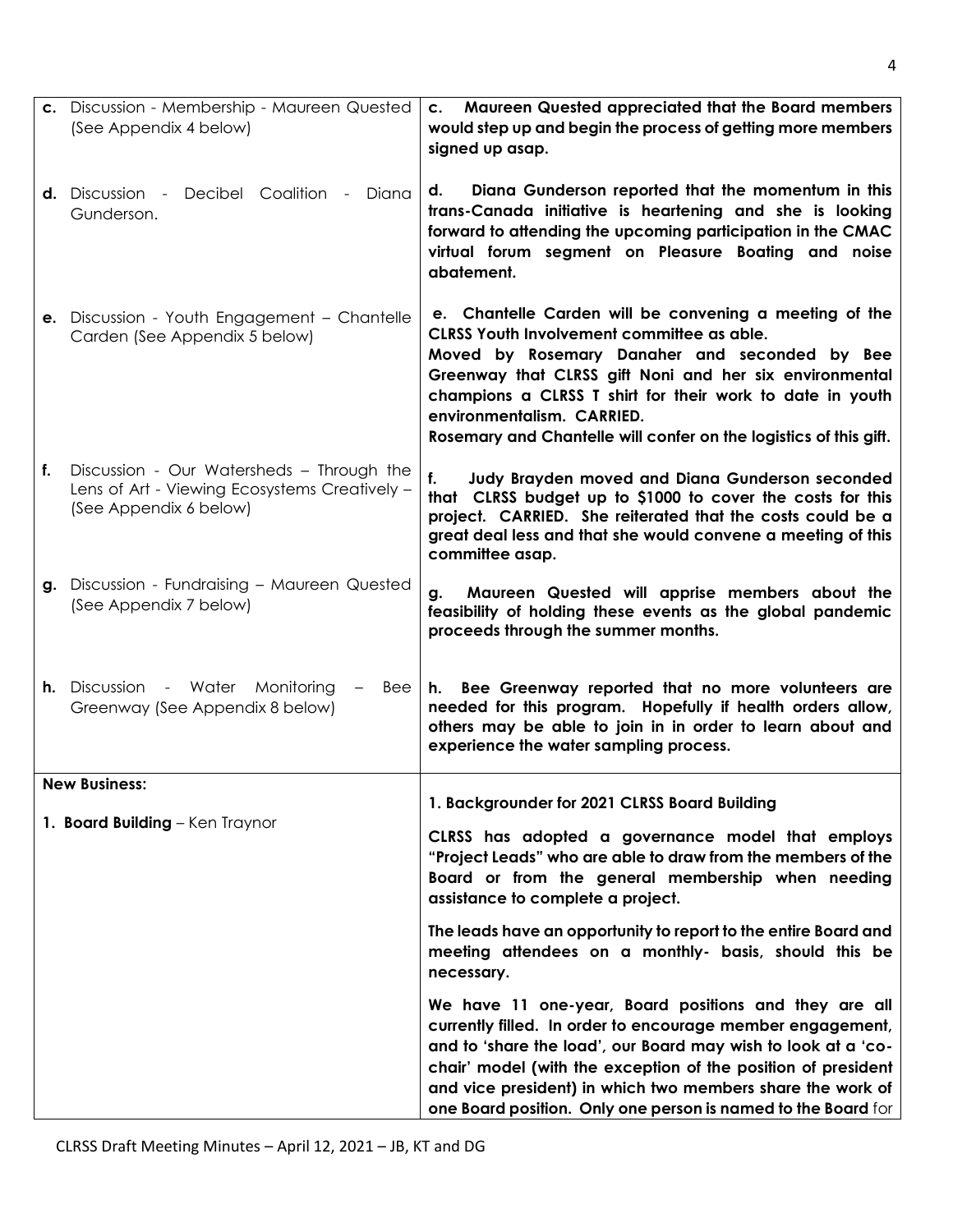|                                                                                                                                              | reporting purposes. This would indeed lighten the load, allow<br>for greater member engagement and strengthen society<br>leadership opportunities and skills.                                                                                                                                                                                                                              |
|----------------------------------------------------------------------------------------------------------------------------------------------|--------------------------------------------------------------------------------------------------------------------------------------------------------------------------------------------------------------------------------------------------------------------------------------------------------------------------------------------------------------------------------------------|
|                                                                                                                                              | The Board acknowledged with sincere thanks that Ken Traynor<br>would remain as president in the 21/22 year. Also, Jim Deck<br>will join the Board as the Treasurer back-up. Dave DePape has<br>also agreed to join the Board.                                                                                                                                                              |
| 2. AGM date and format                                                                                                                       | 2. The AGM will be held on Sunday, May 30, 2021 via Zoom                                                                                                                                                                                                                                                                                                                                   |
| 3. River signage 'Watch the Redds' - Lyndon<br>Keeping                                                                                       | The Board reiterated its support for the installation of<br>3.<br>cautionary signs about the care for redds (walking on gravel<br>beds during low water). Lyndon Keeping will be the CLRSS<br>contact in the project and CLRSS will offer assistance in<br>installation and maintaining of the signs at five river locations.<br>This is being sponsored by the BC Fly Fishing Federation. |
| <b>Community Stewardship Reports:</b>                                                                                                        |                                                                                                                                                                                                                                                                                                                                                                                            |
| 1. Cowichan Watershed Board - Tom Rutherford                                                                                                 | 1. NIL report                                                                                                                                                                                                                                                                                                                                                                              |
| 2. Cowichan Stewardship Roundtable - Lyndon<br>Keeping                                                                                       | 2. See Attached Notes from the March 18, 2021 meeting.                                                                                                                                                                                                                                                                                                                                     |
| 3. Other reports as needed:                                                                                                                  | 3.<br>a. Genevieve Singleton reported that further funding has been                                                                                                                                                                                                                                                                                                                        |
|                                                                                                                                              | garnered and she is actively looking for more contacts in                                                                                                                                                                                                                                                                                                                                  |
| a. Lamprey update - Genevieve Singleton<br>b. Update on paddling community - Rick Bryan                                                      | educational settings/venues to continue her lamprey<br>education work. She will be working with all of the students at<br>Polson Elementary in the month of May.                                                                                                                                                                                                                           |
| c. CVRD Area F Director, Ian Morrison - update                                                                                               | b. Rick Bryan reported that the paddlers are undertaking a<br>fundraising campaign to fund a feasibility study about the<br>creation of 'paddlers play area' near the construction of the<br>new weir. A new 'white water club' may be formed in the<br>valley shortly.                                                                                                                    |
|                                                                                                                                              | c. CVRD Area F Director, Morrison reported on a recent<br>meeting with Nathan Cullen, BC Government Minister of State<br>for Lands and Natural Resource Operations (FLNRORD) and<br>chair of the Environment and Land Use Committee in which the<br>unique Cowichan watershed management model was<br>highlighted.                                                                         |
|                                                                                                                                              | Also Ian explained that the provincial taxation formula has<br>been altered for Area F; the tax ratio of forest lands to<br>residential has changed from 60:40 to 50:50, thus causing a rise<br>in residential tax bill this year.                                                                                                                                                         |
| Motion to Adjourn at 9:12 p.m.                                                                                                               | Moved by Rosemary Danaher No seconder required                                                                                                                                                                                                                                                                                                                                             |
| <b>Important Upcoming Dates:</b><br>Future Regular Meeting Dates: Monday, May 3,<br>2021 - 6:30 p.m. and Monday, June 7, 2021 - 6:30<br>p.m. |                                                                                                                                                                                                                                                                                                                                                                                            |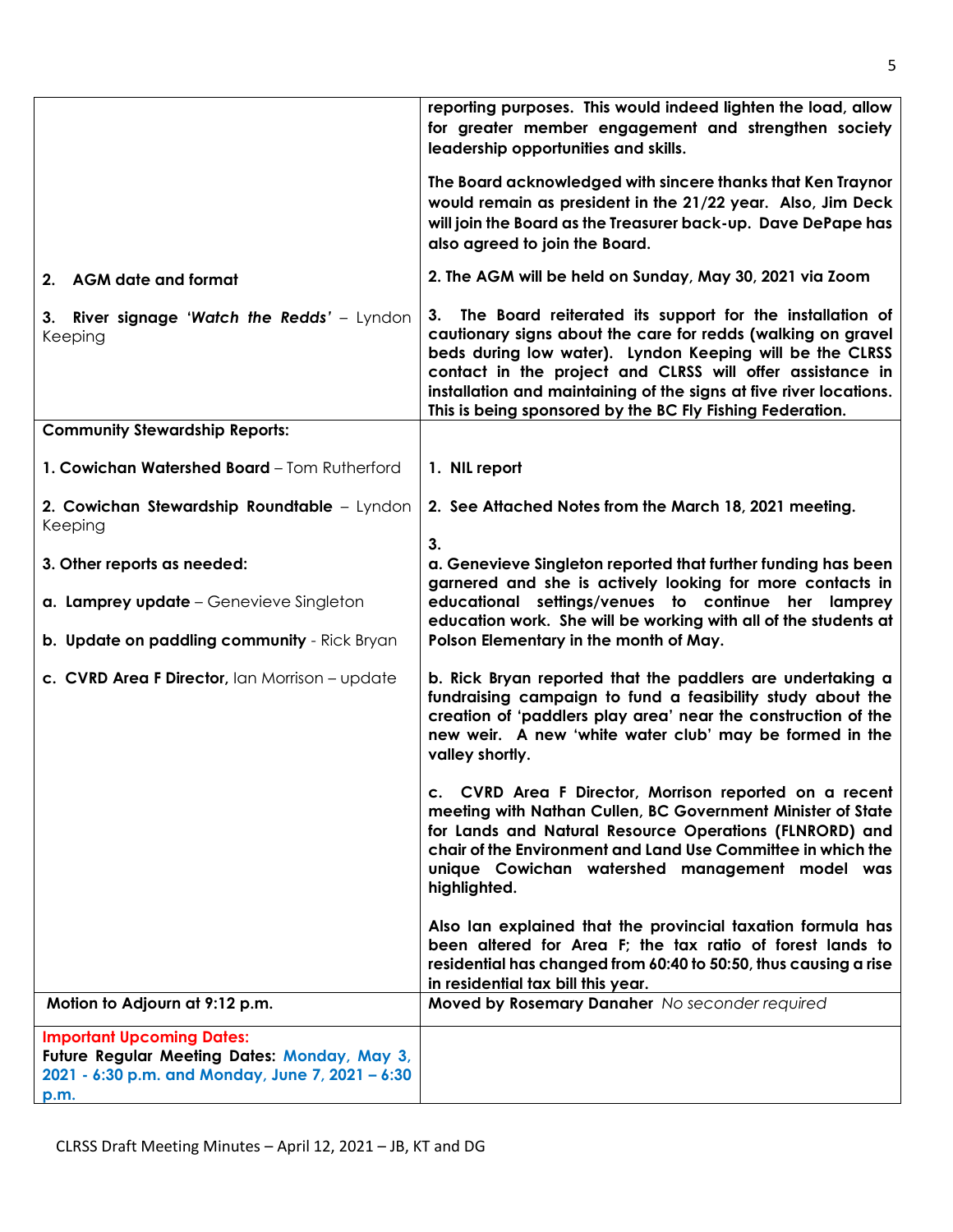| <b>BCLSS – Online Forum: Boating on BC Lakes – April</b> |
|----------------------------------------------------------|
| 28, 2021 - Diana Gunderson to report                     |
| Sunday, May 30, 2021 - CLRSS AGM - time TBA              |
|                                                          |

# **Appendix 1: Strategic Planning Outcomes 2020**

| Increase awareness of and support for 2. Increase Youth Engagement<br>building the new weir                                                                                                                                 |                                                                                                                                                          |
|-----------------------------------------------------------------------------------------------------------------------------------------------------------------------------------------------------------------------------|----------------------------------------------------------------------------------------------------------------------------------------------------------|
| Goals<br>Increase public support<br>community<br>Increase<br>understanding of new weir benefits<br>Increase public awareness of how<br>$\bullet$<br>climate change is driving the need<br>for a new weir                    | Goals<br>Increase youth membership<br>Re-establish Lake Studies program<br>Collaborate with other valley<br>youth programs<br>Establish youth roundtable |
| 3. Protect Lake Shore Lands                                                                                                                                                                                                 |                                                                                                                                                          |
| <b>Goals</b><br>Protect critical undeveloped<br>$\bullet$<br>shoreline and tributary habitat<br>Promote protection for Shaw Creek<br>watershed<br>Expand shoreline riparian habitat<br>restoration work to tributary creeks |                                                                                                                                                          |

# **Appendix 2: Treasurer's Report**

| March 2021 Treasurer's Report                            |                     |                          |                       |  |  |  |
|----------------------------------------------------------|---------------------|--------------------------|-----------------------|--|--|--|
|                                                          | <b>CASH in Bank</b> | <b>Cheques/Transfers</b> | <b>Available Cash</b> |  |  |  |
| <b>CLRSS General Account</b>                             | 10,212.34           | 0.00                     | 10,312.34             |  |  |  |
| to be deposited                                          | 100.00              |                          |                       |  |  |  |
| Salmon fry rescue funds<br>1,934.21                      |                     |                          |                       |  |  |  |
| <b>Total Cash Available for CLRSS General Activities</b> |                     |                          | \$8,378.13            |  |  |  |
| \$5,960.57<br><b>Bursary Account Total</b>               |                     |                          |                       |  |  |  |
| Comments: \$100 in new membership fees in April so far.  |                     |                          |                       |  |  |  |
|                                                          |                     |                          |                       |  |  |  |
|                                                          |                     |                          |                       |  |  |  |

| CLRSS 2020/2021 Financial Report Budget to Actual - 28/01/2021 |  |  |  |  |
|----------------------------------------------------------------|--|--|--|--|
|                                                                |  |  |  |  |
|                                                                |  |  |  |  |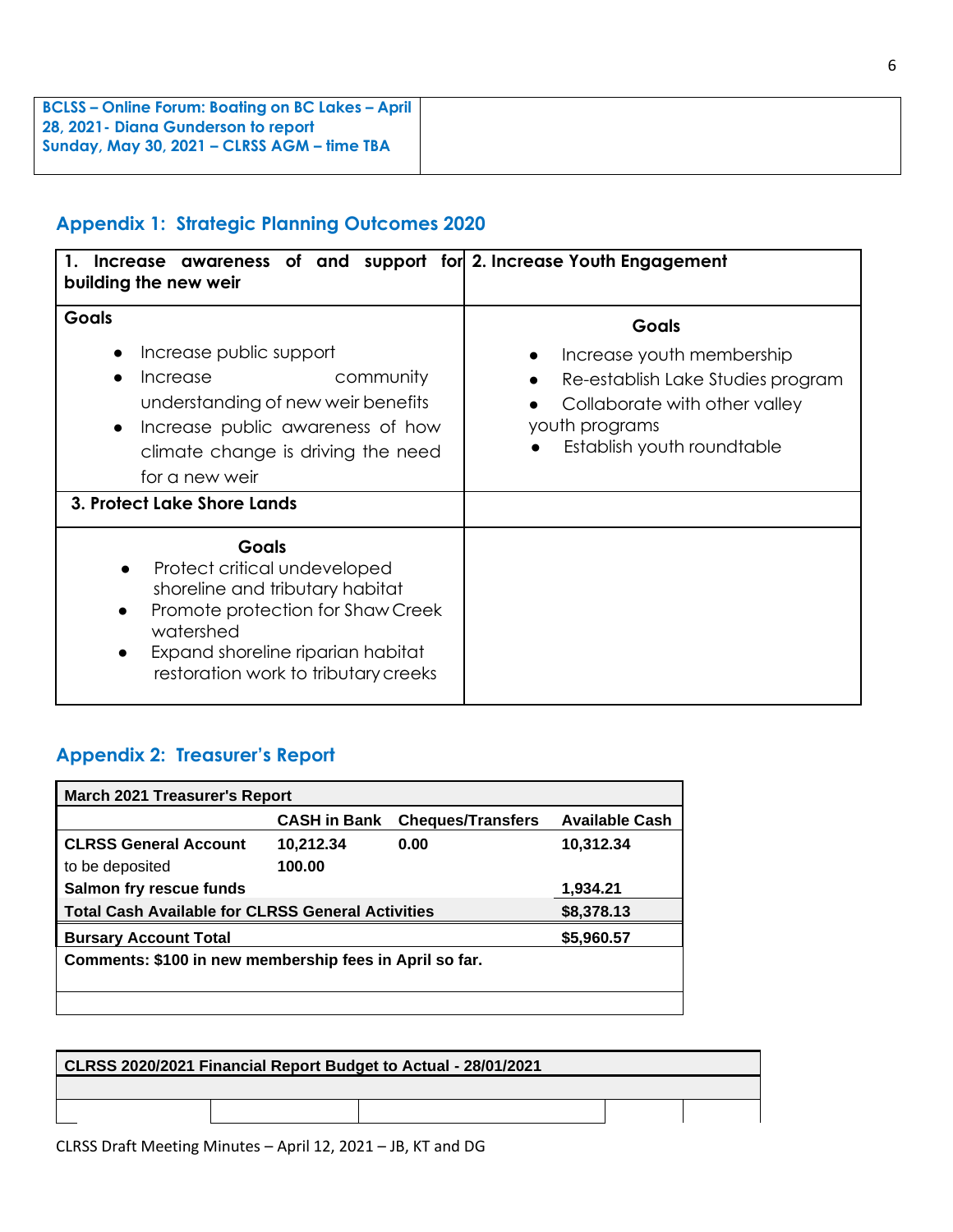| <b>Expenditures</b><br>Revenue |               |               |                                  |                |               |
|--------------------------------|---------------|---------------|----------------------------------|----------------|---------------|
| Category                       | <b>Budget</b> | <b>Actual</b> | Category                         | <b>Budget</b>  | <b>Actual</b> |
| <b>Total Revenue</b>           | 4700          | 1,741.30      | <b>Total Expenditures</b>        | 4,700.00       | 1,604.89      |
| Memberships                    | 1300          | 1,340.00      | Signs                            | $\overline{0}$ | $\mathbf 0$   |
| Donations                      | 2000          | 303.30        | Accounting                       | 100            | $\mathbf 0$   |
| <b>Sales</b>                   | 590           | 70.00         | <b>Public Information</b>        | 500            | $\mathbf 0$   |
| Fundraising                    | 800           | 28.00         | <b>BCLSS</b>                     | 50             | 50            |
| Interest                       | 10            | 0             | Society Fees                     | 250            | $\pmb{0}$     |
|                                |               |               | <b>Printing Costs</b>            | 400            | $\mathbf 0$   |
|                                |               |               | <b>Purchase for Sales</b>        | 400            | $-17.64$      |
|                                |               |               | <b>Gifted Apparel</b>            | $\Omega$       | 17.64         |
|                                |               |               | Insurance                        | $\Omega$       | 241.5         |
|                                |               |               | <b>Bank Charges</b>              | 100            | 8             |
|                                |               |               | <b>Office Expenses</b>           | 200            | 10.52         |
|                                |               |               | Courses & Mtgs                   | $\Omega$       | 0             |
|                                |               |               | <b>CSSP Activities</b>           | 0              | 0             |
|                                |               |               | <b>River CU</b>                  | $\Omega$       | 0             |
|                                |               |               | <b>Fundraising Expenses</b>      | 100            | $\Omega$      |
|                                |               |               | Misc. other                      | 300            | 205.93        |
|                                |               |               | <b>Transfers to Bursary Fund</b> | 500            | 150.82        |
|                                |               |               | Fry Rescue                       | 300            | $\Omega$      |
|                                |               |               | <b>GT Memorial Garden</b>        | 500            | 751.52        |
|                                |               |               | <b>Website Update</b>            | 1000           | 186.6         |
|                                |               |               | Strategic Plan                   | 500            | 0             |

# **Appendix 3: Correspondence**

Dear SEP Community Involvement Volunteers;

#### **Re: A Sincere Thank You – Investing Time and Supporting the Salmon**

Reflecting upon the challenges which COVID has brought to all of our lives this past year, I would like to take this opportunity to personally thank each of you for your dedicated efforts to maintain your salmon stewardship activities. The personal contributions each of you make on a daily basis enrich Fisheries and Oceans Canada and the Salmonid Enhancement Program. We are privileged to have the opportunity to collaborate with you.

By working together, Community Involvement Program volunteers have a significant impact on the resource we all value and cherish. Your contributions to Salmonid Enhancement, Pacific Streamkeepers data collection, Habitat Restoration, Stream to Sea education, hands-on stewardship and training, have a profound impact and create a sense of purpose. Your individual participation helps to build connections between salmon and communities and contributes to a sustainable future.

Your activities and passion for salmon lifts the Community Involvement Program and everyone gains in the goals being achieved. The theme for Canada's National Volunteer Week in 2021 is "The value of One and the Power

CLRSS Draft Meeting Minutes – April 12, 2021 – JB, KT and DG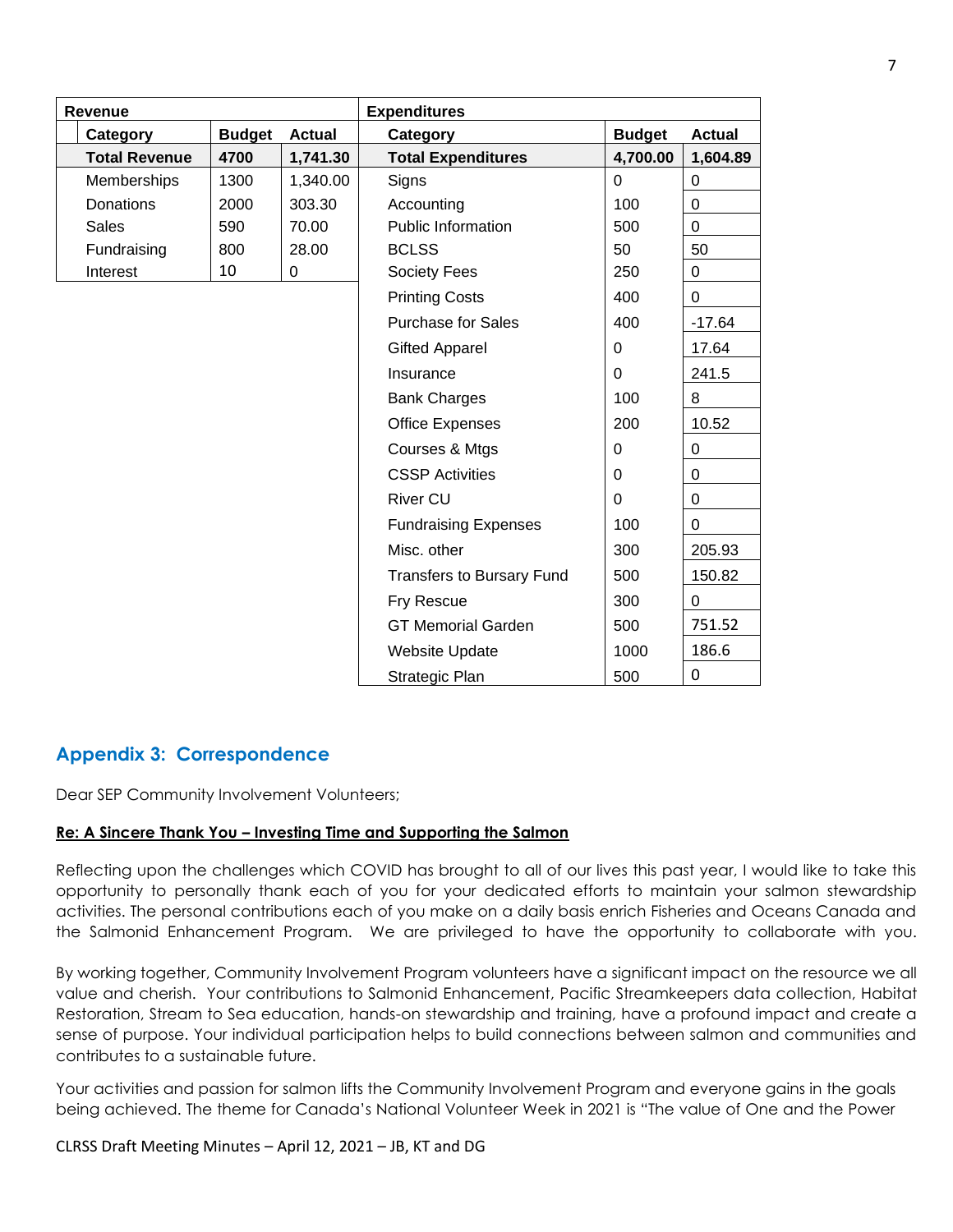of Many." When people volunteer, the sky is the limit, in terms of what can be achieved together. The staff in the Salmonid Enhancement Program remain committed to do our best to support your activities and interests.

From all of us at Fisheries and Oceans Canada, thank you for the commitment, passion and time that you generously share every day. Your strength and diligence in continuing on despite the added challenges of COVID is very much recognized and appreciated.

Please do not hesitate to reach out through your Community Advisor, SEHAB Rep, or directly to me if you need support or assistance.

Yours truly,

Adam Silverstein, A/Director, Salmonid Enhancement Program

# **Appendix 4: Membership Report – as of April 8, 2021**

| Renewed Members:      | 23 |
|-----------------------|----|
| New Members:          | O3 |
| l ifetime Members:    | 02 |
| <b>TOTAL Members:</b> | 28 |

Memberships are being slowly renewed, and I hope that all board members will be renewed for 2021 – 2022 shortly. By the end of April, the goal is to have most of 2020 members resigned. In May, I will start working on the lapsed member list to try to get us back up to 100 members. That is when I will reach out for help from the board in contacting people. You can download our membership application at: Cowichan-lake-stewards.ca and go to new memberships. If you have new neighbours, or meet any likely prospects at pickleball or wherever, direct them to our website. It is up to all of us to scout for new members. Many thanks to Mike Patrick, who thought he had retired, for keeping me on track.

Respectfully submitted, **Maureen** 

# **Appendix 5: Youth Engagement**

March 8th – CLRSS & LCS Workshop Notes

· Noni's "Core Six" of students who attended – these students have shown great initiative in this area:

o Rosaline – grade 10 o Ellie - grade 10 o Chelsea – grade 10 o Raya – grade 10 o Sarah - grade 10 o Helena - grade 10

**1. What are you currently doing as a group and individually (at home or in other groups outside school) that would complement CLRSS' work or ideas? (Let me know if the girls have additional notes for this)**

- · Can't do a lot because of COVID
- · Some ideas of a river clean-up
- · Garden

CLRSS Draft Meeting Minutes – April 12, 2021 – JB, KT and DG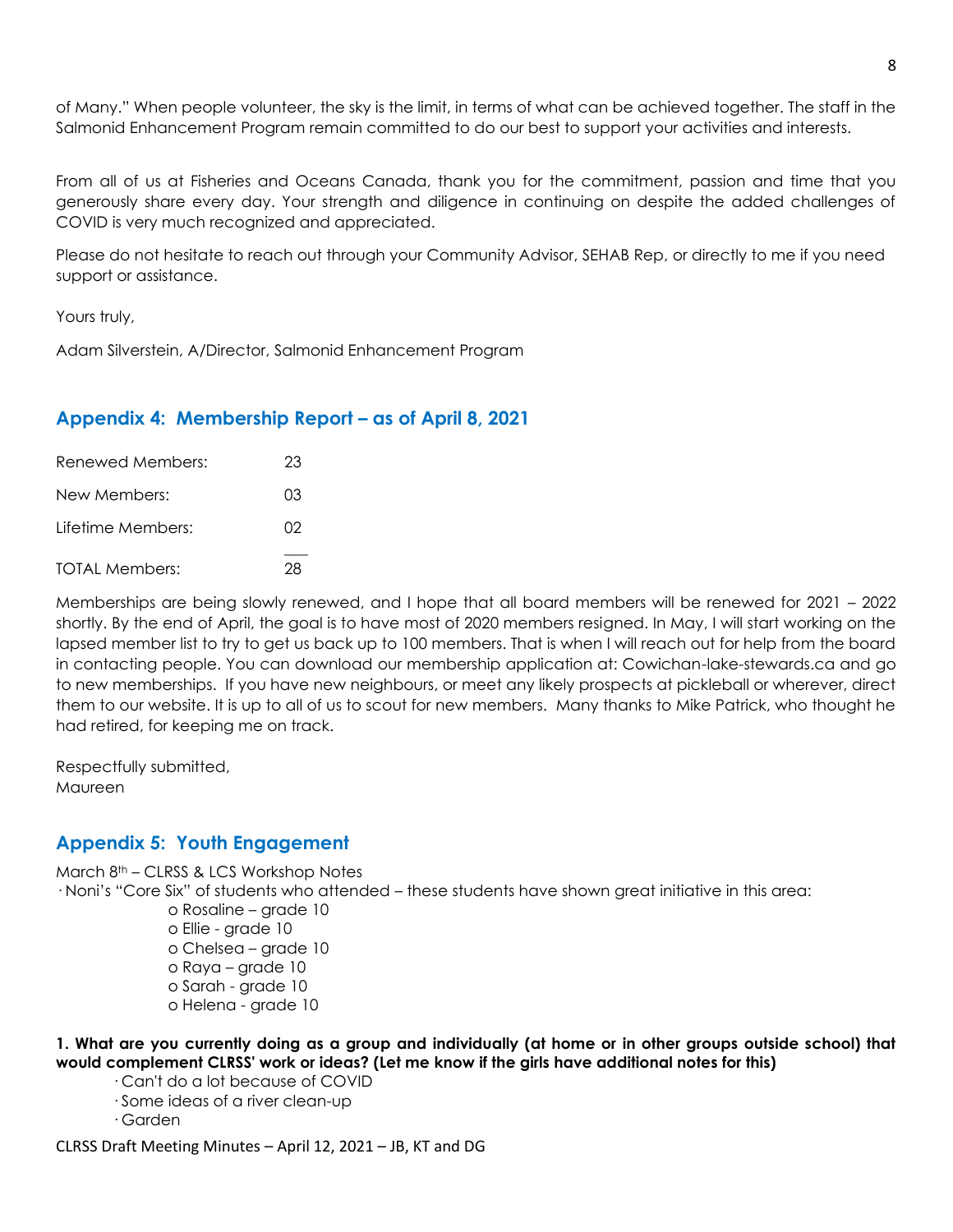· Cleaning up the trails at lunch (garbage)

o Regular maintenance during lunch hours

o Flexible LET time – sign-out for an afternoon so idea to use that for extra time to implement a project/idea

### **2. What does the lake mean to you?**

- · A lot of people use the lake and so we want to keep it clean
- · Idea of swimming there every day so, health of the lake and the river mean a lot
- · Health and cleanliness of the river:
	- o Tubes left behind
	- o Place to the garbage
	- o Having places for the
	- o Awful to look at the lake with oily sheen from the sunscreen
- · Every summer on an individual basis girls would take the time to clean out the area o Lots of garbage (looking to remove it from the area)

#### **3. What would you like to see in the community with regards to protecting the lake? Add something to the town for it to profit off the river**

Some Quick Ideas:

- · Good signage for river
- · Overcrowded issues at the lake and river they don't want to discourage tourists
- · Keeping tourism environmentally friendly

### **Idea: 1 Tubers: Idea of doing something around this topic (just not sure what it looks like)**

Looking at where the garbage cans are

- Website Instructions (idea):
	- o How to care for the river

- A lot of the tourists were buying tubes (at the dollar store) and then would leave them abandoned

Putting something together to educate tubers (signs) from 100m before the garbage can

- Tubeshack (partnering with them)
	- o Getting the contact information to set up a meeting and hear group ideas

### **Idea 2: Doing some education with the younger kids upstairs**

- Getting kids at a younger age they are "young environmentalists"
	- o They want to avoid talking to community members
- Keeping the river the clean
- And working with the tube company to help them educate

### **Idea 3: Floatie Education: Educate visitors on disposing of them (using floaties from dollar store)**

- Bins for people to recycle these disposable bins
- Regular clean-ups at the little beaches to clean up
- Environmental Committee meets again and goes over ideas

### *\*Meet up again Easter Weekend with Chantelle and group pitches the idea to Chantelle – April 14<sup>th</sup>*

# **Appendix 6: Our Watershed Thru the Lens of Art**

Many thanks to Ken, Lyndon, Carrol and Mike Patrick, Rick, Jean, Dave DePapal and Chris Steeger for the 6 hours of meetings and countless hours at home thinking! We have three sub-projects called:

1.) Our Watershed Thru a Creative Lens – History Meets Climate Change (See:

[https://www.cowichan-l](https://www.cowichan-/)ake-stewards.ca/ or clrss.ca/Watershed Art)

CLRSS Draft Meeting Minutes – April 12, 2021 – JB, KT and DG